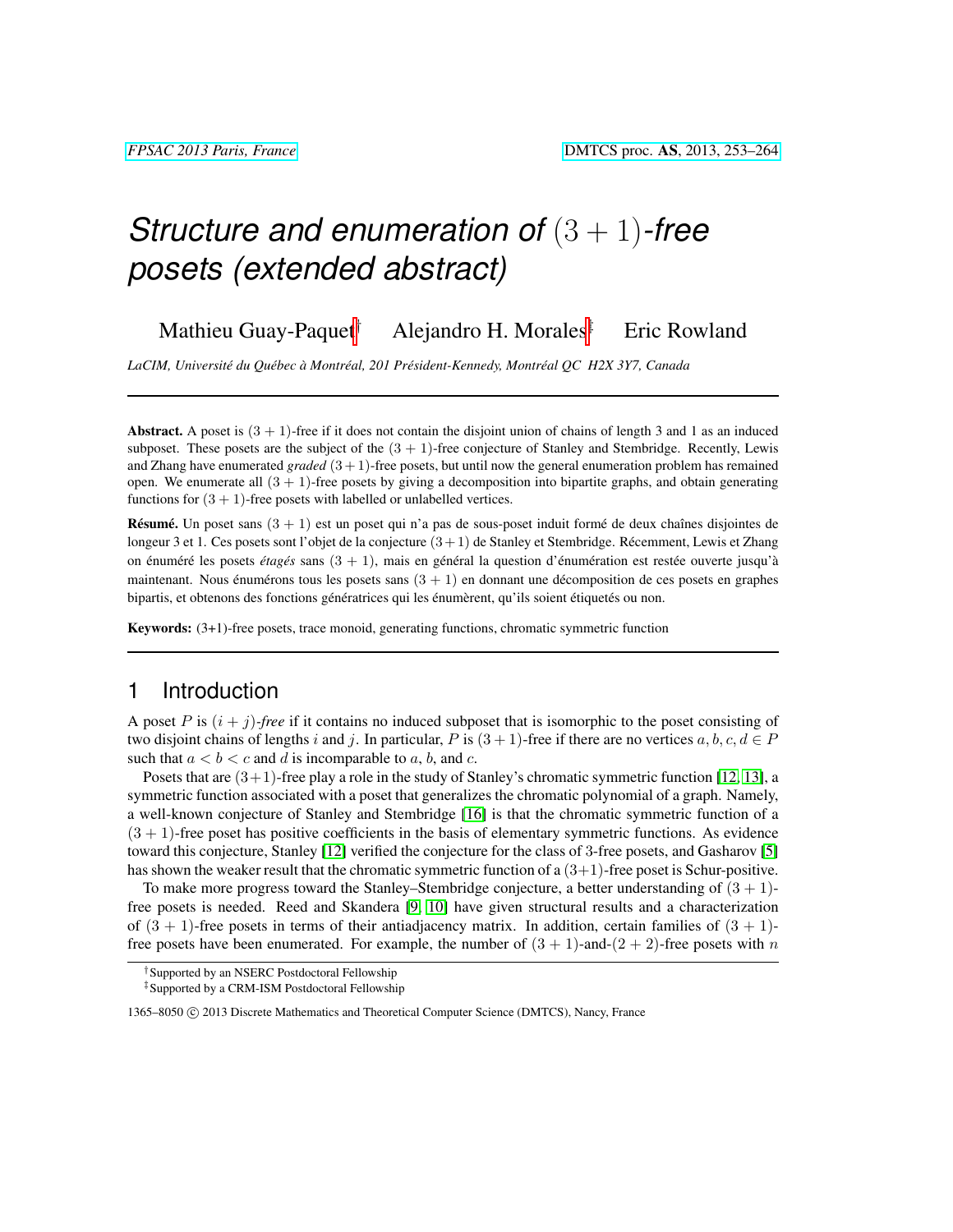vertices is the nth Catalan number [\[15,](#page-11-6) Ex. 6.19(ddd)]; Atkinson, Sagan and Vatter [\[1\]](#page-11-7) have enumerated the permutations that avoid the patterns 2341 and 4123, which give rise to the  $(3 + 1)$ -free posets of dimension two; and Lewis and Zhang [\[7\]](#page-11-8) have made significant progress by enumerating *graded*  $(3 + 1)$ free posets in terms of bicoloured graphs $(i)$  using a new structural decomposition. However, until now the general enumeration problem for  $(3 + 1)$ -free posets remained open [\[14,](#page-11-9) Ex. 3.16(b)].

In this paper, we give generating functions for  $(3+1)$ -free posets with unlabelled and labelled vertices in terms of the generating functions for bicoloured graphs with unlabelled and labelled vertices, respectively. As in the graded case, the two problems are equally hard, although the enumeration problem for bicoloured graphs has received more attention.

In the unlabelled case, let  $p_{\text{unl}}(n)$  be the number of  $(3 + 1)$ -free posets with n unlabelled vertices, and let  $S(c, t)$  be the unique formal power series solution (in c and t) of the cubic equation

<span id="page-1-3"></span><span id="page-1-1"></span>
$$
S(c,t) = 1 + \frac{c}{1+c}S(c,t)^{2} + tS(c,t)^{3}.
$$
 (1)

We show that the ordinary generating function for unlabelled  $(3 + 1)$ -free posets is

$$
\sum_{n\geq 0} p_{\text{unl}}(n) x^n = S\big(x/(1-x), 1-2x - B_{\text{unl}}(x)^{-1}\big),\tag{2}
$$

where  $B_{\text{unl}}(x) = 1 + 2x + 4x^2 + 8x^3 + 17x^4 + \cdots$  is the ordinary generating function for unlabelled bicoloured graphs. Before our investigation, the On-Line Encyclopedia of Integer Sequences [\[11\]](#page-11-10) had 22 terms in the entry [\[11,](#page-11-10) [A049312\]](http://oeis.org/A049312) for the coefficients of  $B_{unl}(x)$ , but only 7 terms in the entry [11, [A079146\]](http://oeis.org/A079146) for the numbers  $p_{\text{unl}}(n)$ . Using [\(2\)](#page-1-1), we have closed this gap; the numbers  $p_{\text{unl}}(n)$  for  $n =$  $0, 1, 2, \ldots, 22$  are

1, 1, 2, 5, 15, 49, 173, 639, 2469, 9997, 43109, 205092, 1153646, 8523086, 91156133, 1446766659, 32998508358, 1047766596136, 45632564217917, 2711308588849394, 219364550983697100, 24151476334929009951, 3618445112608409433287.

Similarly, in the labelled case, let  $p_{\text{lb}}(n)$  be the number of  $(3 + 1)$ -free posets with n labelled vertices. We show that the exponential generating function for labelled  $(3 + 1)$ -free posets is

<span id="page-1-2"></span>
$$
\sum_{n\geq 0} p_{\text{lbl}}(n) \frac{x^n}{n!} = S(e^x - 1, 2e^{-x} - 1 - B_{\text{lbl}}(x)^{-1}), \tag{3}
$$

where  $B_{\text{bb}}(x) = \sum_{n \geq 0} \sum_{i=0}^{n} {n \choose i} 2^{i(n-i)} \frac{x^n}{n!}$  $\frac{x^n}{n!}$  is the exponential generating function for labelled bicoloured graphs. Such bicoloured graphs are easy to count, but before our investigation the OEIS had only 9 terms in the entry [\[11,](#page-11-10) [A079145\]](http://oeis.org/A079145) for  $p_{\text{lb}}(n)$ . Using [\(3\)](#page-1-2), arbitrarily many terms  $p_{\text{lb}}(n)$  can be computed.

Our main tool is a new decomposition of (3 + 1)-free posets into *parts* (called *clone sets* and *tangles*). This *tangle decomposition* is compatible with the automorphism group, in the sense that for a (3 + 1)-free poset  $P$ ,  $Aut(P)$  breaks up as the direct product of the automorphism groups of its parts. The tangle decomposition also generalizes a decomposition of Reed and Skandera [\[10\]](#page-11-5) for  $(3 + 1)$ -and- $(2 + 2)$ -free

<span id="page-1-0"></span><sup>(</sup>i) Throughout this paper, a *bicoloured* graph is a bipartite graphs with a specified ordered bipartition. For example, there are 2 bicoloured graphs with 1 vertex, 6 bicoloured graphs with 2 labelled vertices, and 4 bicoloured graphs with 2 unlabelled vertices.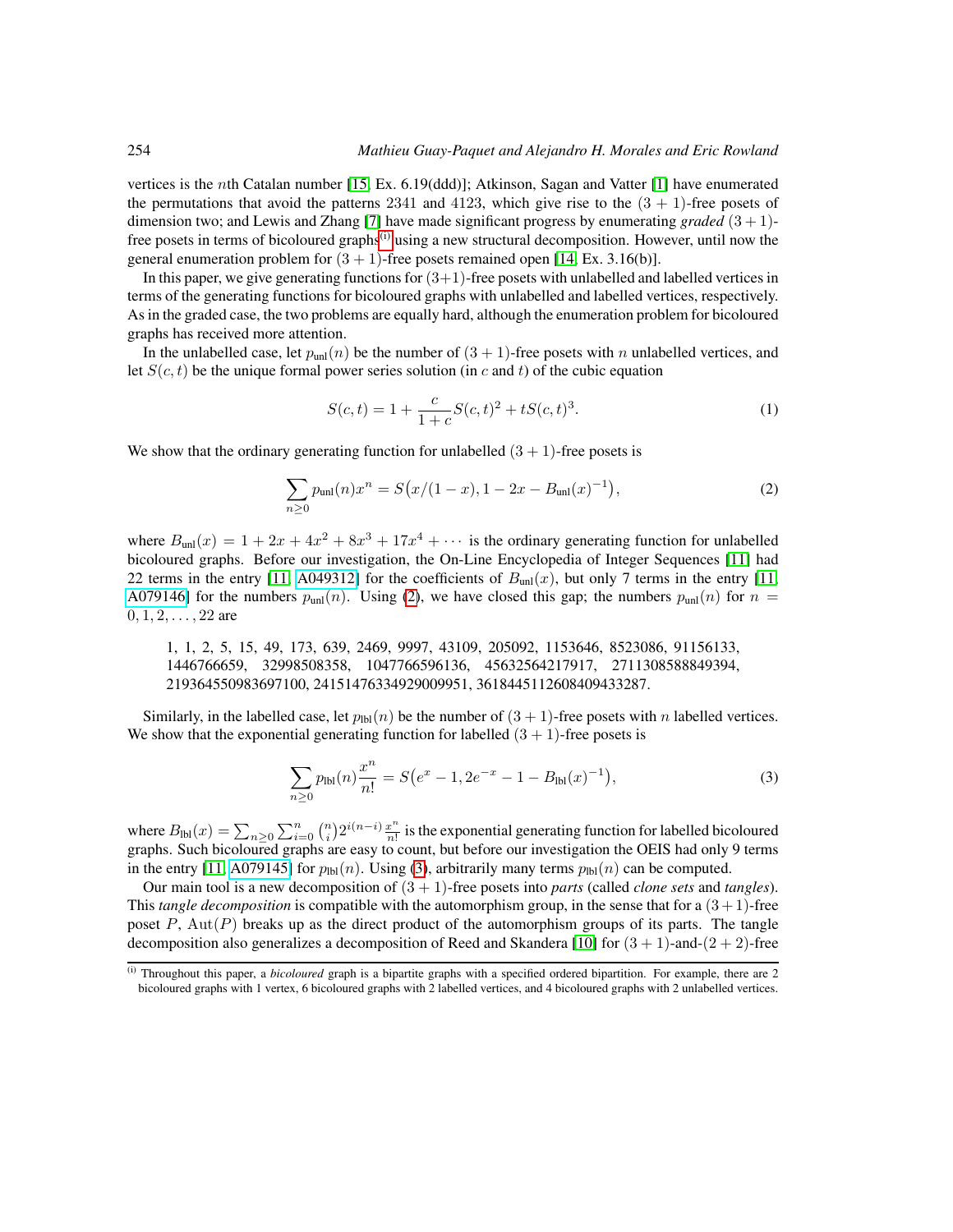posets given by *altitudes* of vertices. In terms of generating functions, the restriction of our results to  $(3 + 1)$ -and- $(2 + 2)$ -free posets corresponds to the specialization  $t = 0$  in [\(1\)](#page-1-3). Indeed, one can see that  $S(x/(1-x), 0)$  satisfies the functional equation for the Catalan generating function, which is consistent with the enumeration result stated earlier for  $(3 + 1)$ -and- $(2 + 2)$ -free posets [\[15,](#page-11-6) Ex. 6.19(ddd)].

**Remark 1.1.** Using the tangle decomposition it is possible to quickly generate all  $(3 + 1)$ -free posets of a given size up to isomorphism in a straightforward way (see [Theorem 3.10\)](#page-7-0). With this approach, we were able to list all  $(3+1)$ -free posets on up to 11 vertices in a few minutes on modest hardware. Note that this technique can accommodate the generation of interesting subclasses of  $(3 + 1)$ -free posets (*e.g.*,  $(2 + 2)$ free, weakly graded, strongly graded, co-connected, fixed height) or constructing these posets from the bottom up, level by level (which can help compute invariants like the chromatic symmetric function).

Remark 1.2. Comparing the list of numbers above with data provided by Joel Brewster Lewis for the number of graded  $(3 + 1)$ -free posets [\[11,](#page-11-10) [A222863,](http://oeis.org/A222863) [A222865\]](http://oeis.org/A222865), it appears that, asymptotically, almost all  $(3 + 1)$ -free posets are graded. We prove this in the full version of this paper [\[6\]](#page-11-11), building on the asymptotic analysis of Lewis and Zhang for the graded  $(3 + 1)$ -free posets. In fact, almost all  $(3 + 1)$ -free posets are 3-free, so their Hasse diagrams are bicoloured graphs.

OUTLINE. In [Section 2,](#page-2-0) we describe the tangle decomposition of a  $(3 + 1)$ -free poset into clone sets and tangles and use it to compute the poset's automorphism group. In [Section 3,](#page-5-0) we describe the relationships between the different clone sets and tangles of a (3+1)-free poset as parts of a structure called the *skeleton* and enumerate the possible skeleta. In [Section 4,](#page-9-0) we enumerate tangles in terms of bicoloured graphs, and as a result we obtain generating functions for  $(3 + 1)$ -free posets.

# <span id="page-2-0"></span>2 The tangle decomposition

Throughout the paper, we assume that P is a  $(3 + 1)$ -free poset. We write a || b if vertices a and b in a poset are incomparable. In this section, we describe the tangle decomposition of a  $(3 + 1)$ -free poset.

Given a vertex  $a \in P$ , we write  $D_a = \{x \in P : x < a\}$  and  $U_a = \{x \in P : x > a\}$  for the (strict) downset and upset of a. The set  $\mathcal{J}(P)$  of all downsets of P (that is, all downward closed subsets of P, not just those of the form  $D_a$  for some  $a \in P$ ) forms a distributive lattice, and in particular a poset, under set inclusion. Similarly, the set of upsets of  $P$  forms a poset under set inclusion, but it will be convenient for us to consider instead the complements  $P \setminus U_a \in \mathcal{J}(P)$  of the upsets of vertices  $a \in P$ .

**Definition 2.1.** The *view* v(a) from a vertex  $a \in P$  is the pair  $(D_a, P \setminus U_a) \in \mathcal{J}(P) \times \mathcal{J}(P)$ . If  $v(a) = v(b)$ , then we say a and b are *clones* and write  $a \approx b$ .

Note that the set  $v(P)$  of views of all vertices of P inherits a poset structure from the set  $\mathcal{J}(P) \times \mathcal{J}(P)$ , where  $v(a) \le v(b)$  if and only if  $D_a \subseteq D_b$  and  $U_a \supseteq U_b$ .

Also note that two vertices  $a, b \in P$  are clones precisely when they are *interchangeable*, in the sense that the permutation of the vertices of  $P$  which only exchanges  $a$  and  $b$  is an automorphism of  $P$ .

**Example 2.2.** [Figure 1](#page-3-0) shows a  $(3 + 1)$ -free poset and its view poset. Since  $v(d) = v(e)$ , we have  $d \approx e$ .

Remark 2.3. The notion of clones is related to the notion of *trimming* of Lewis and Zhang [\[7\]](#page-11-8). Also, Zhang  $[18]$  has used techniques involving clones and  $(2+2)$ -avoidance to prove enumeration results about families of graded posets.

**Definition 2.4.** Let  $a, b \in P$ . We write a  $\bowtie b$  if  $D_a \parallel D_b$ , and we write a  $\bowtie b$  if  $U_a \parallel U_b$ .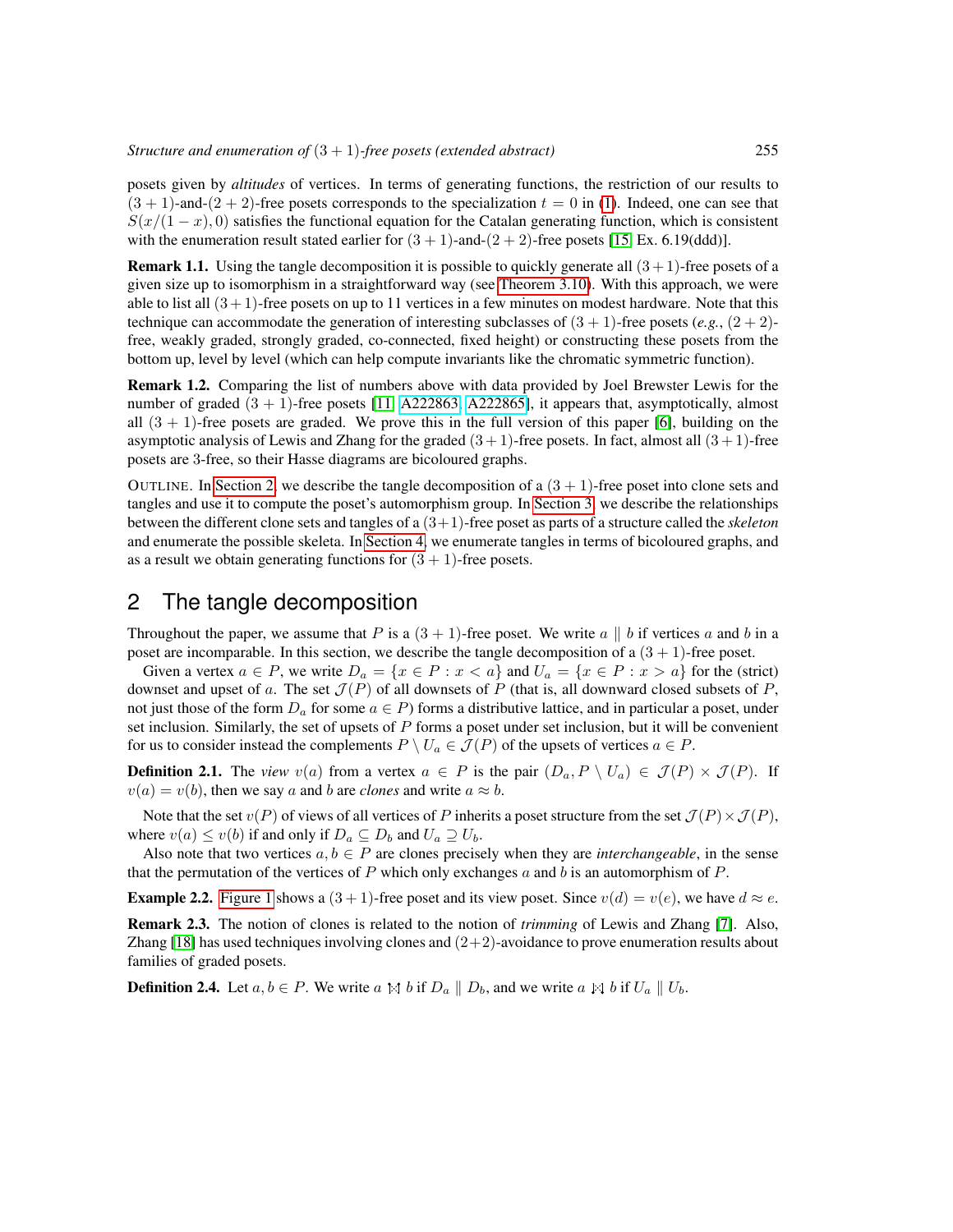<span id="page-3-0"></span>

Fig. 1: Left: the Hasse diagram of a  $(3 + 1)$ -free poset P with 10 vertices. Centre: the list of views of the vertices of P. Right: the view poset  $v(P)$ .

The idea behind the notation is the following. If a  $\uparrow$  d, then there is some vertex  $c \in D_a \setminus D_b$ , so that  $c < a$  and  $c \nless b$ , and there is some  $d \in D_b \setminus D_a$ , so that  $d \nless a$  and  $d < b$ . Then, it can be checked that a, b, c, d are distinct vertices, and that they are incomparable except for the two relations  $c < a$  and  $d < b$ . Hence we have the following induced  $(2 + 2)$  subposet with a and b on the top:



Dually, if a  $\mathbb{N}$  b then there is an induced  $(2 + 2)$  subposet with a and b on the bottom.

**Example 2.5.** In [Figure 1,](#page-3-0) we have  $f \bowtie g$  and  $b \bowtie c$ , but *not*  $a \bowtie b$ , since  $U_b \subseteq U_a$ .

<span id="page-3-1"></span>The following lemma records basic properties of the relations  $\approx$ ,  $\mathbb{M}$ , and  $\mathbb{M}$  and their interactions. **Lemma 2.6.** *Let*  $P$  *be*  $a(3+1)$ *-free-poset, and let*  $a, b, c$  *be any vertices of*  $P$ *.* 

- *(i) If*  $a \approx b$  *and*  $b \approx c$ *, then*  $a \approx c$ *.*
- *(ii) If*  $a \uparrow a$  *b and*  $b \approx c$ *, then*  $a \uparrow a$  *c.*
- *(iii) If*  $a \bowtie b$  *and*  $b \approx c$ *, then*  $a \bowtie c$ *.*
- *(iv) If*  $a \Join b$ *, then*  $U_a = U_b$ *.*
- *(v) If*  $a \geq b$ *, then*  $D_a = D_b$ *.*
- *(vi) We have*  $v(a) \parallel v(b)$  *if and only if* a  $\Join b$  *b or* a  $\Join b$ .
- *(vii) It is not the case that both*  $a \Join b$  *and*  $b \Join c$ *.*

Now, consider a graph  $\Gamma$  on the vertices of P with edge set  $\{(a, b) : a \bowtie b\}$ . We say that a subset  $A \subseteq P$  is the *top of a tangle* if  $|A| \ge 2$  and A, when viewed as a subset of  $V(\Gamma)$ , is a connected component of Γ. Analogously, a subset  $B \subseteq P$  is the *bottom of a tangle* if  $|B| \ge 2$  and B is a connected component under the relation  $\mathbb{N}$ .

<span id="page-3-2"></span>By conclusion (vii) of [Theorem 2.6,](#page-3-1) if  $A$  is the top of a tangle and  $B$  is the bottom of a tangle, then  $A \cap B = \emptyset$ . Let us say that a top of a tangle A and a bottom of a tangle B are *matched* if there is an induced  $(2 + 2)$  subposet whose top two vertices are in A, and whose bottom two vertices are in B.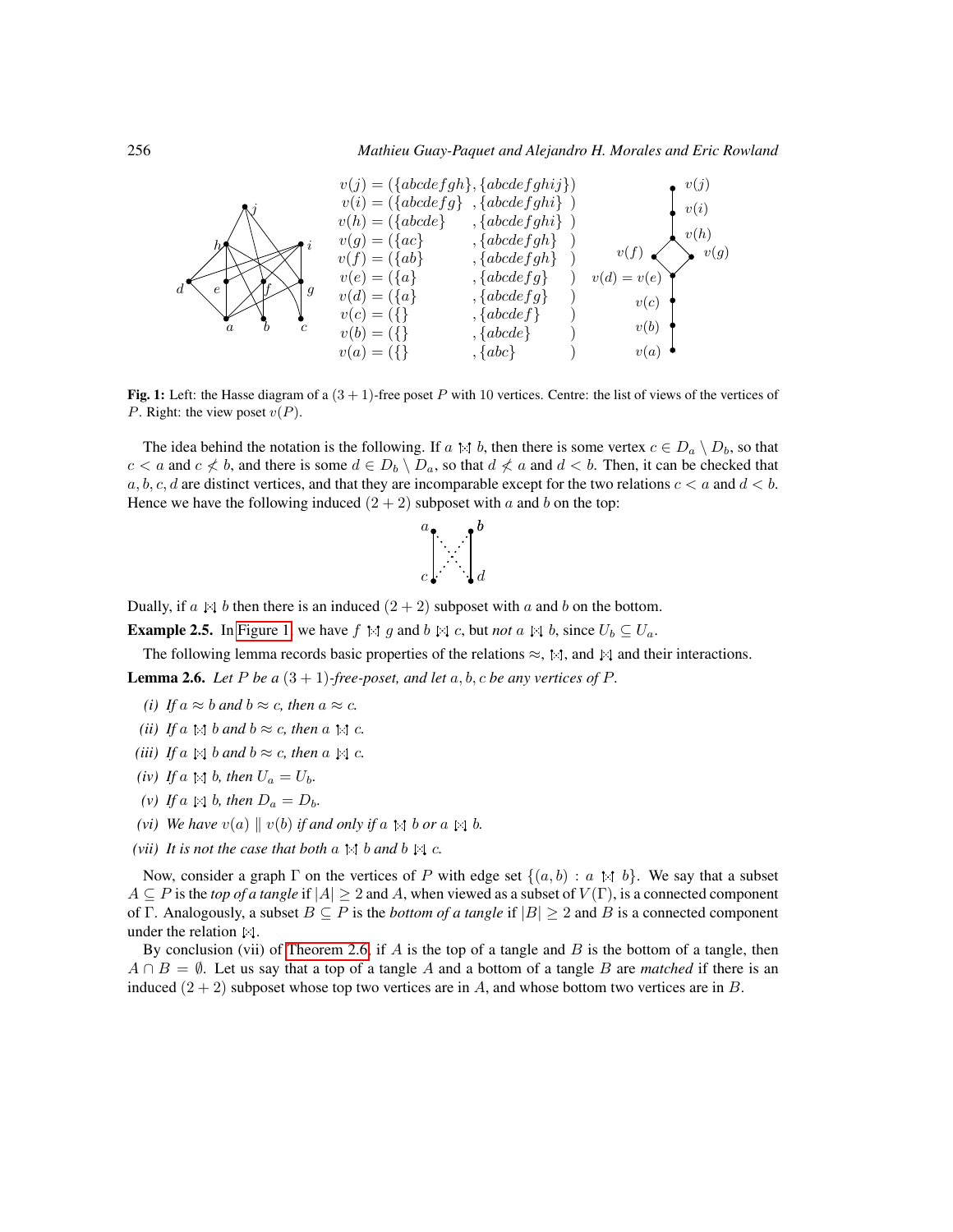Proposition 2.7. *In a* (3+1)*-free poset* P*, every top of a tangle is matched to a unique bottom of a tangle, and every bottom of a tangle is matched to a unique top of a tangle. That is, there is a perfect matching between tops of tangles and bottoms of tangles of* P*.*

[Theorem 2.7](#page-3-2) justifies the terms 'top of a tangle' and 'bottom of a tangle' and the following definition.

**Definition 2.8.** A *tangle* is a matched pair  $T = (A, B)$  of a top of a tangle A and a bottom of a tangle B.

In other words, a tangle is a subposet of P that is connected by induced  $(2+2)$  subposets. In particular, P is  $(2 + 2)$ -free exactly when it has no tangles.

Example 2.9. Very often, a two-level poset which is not connected consists of a single tangle. For example, let P be the poset with vertices  $\{a_1, a_2, a_3, c_1, c_2\} \cup \{b, d\}$  and relations  $a_i > c_j, b > d$ . Then, the connected components of P are  $\{a_1, a_2, a_3, c_1, c_2\}$  and  $\{b, d\}$ . Every subset of the form  $\{a_i, b, c_j, d\}$ forms an induced  $(2 + 2)$  subposet, so  $\{a_1, a_2, a_3, b\}$  is the top of a tangle,  $\{c_1, c_2, d\}$  is the bottom of a tangle, and the whole poset  $P$  is a single tangle.

**Example 2.10.** In the poset P of [Figure 1,](#page-3-0) the connected component of f under  $\bowtie$  is  $\{f, g\}$ , and the connected component of b under  $\mathbb{N}$  is  $\{b, c\}$ . Therefore P contains the tangle  $T = (\{f, g\}, \{b, c\})$ . One can check that in fact this is the only tangle of P.

**Definition 2.11.** Let  $T_1 = (A_1, B_1), \ldots, T_s = (A_s, B_s)$  be the tangles of P. A *clone set* is an equivalence class, under  $\approx$ , of vertices in  $P \setminus \bigcup_{j=1}^{s} (A_j \cup B_j)$ . We refer to tangles and clone sets as *parts* of P. The set of parts is the *tangle decomposition* of P.

<span id="page-4-0"></span>Example 2.12. The tangle decomposition of the poset in [Figure 1](#page-3-0) appears in [Figure 2.](#page-4-0) It consists of six parts—five clone sets and one tangle.



Fig. 2: Left: the Hasse diagram of the poset P from [Figure 1.](#page-3-0) Centre: the tangle decomposition of P into its parts. Right: a compatible listing of the parts. Clone sets are enclosed in circles, and tangles are enclosed in boxes.

The tangle decomposition provides a decomposition of a  $(3 + 1)$ -free poset from which the automorphism group, among other properties, can be computed. To show this, it will be useful to have a different characterization of the tops of tangles, bottoms of tangles, and clone sets of  $P$  which gives a natural ordering of these subsets of P, as follows. A *co-connected component* of a poset Q is a connected component of the incomparability graph of Q.

**Proposition 2.13.** *Let*  $v(P) \subseteq \mathcal{J}(P) \times \mathcal{J}(P)$  *be the poset of views of all vertices of the*  $(3+1)$ *-free poset* P. Then, there is a listing  $(S_1, S_2, \ldots, S_k)$  of the co-connected components of  $v(P)$  such that for every  $x \in S_i$  and every  $y \in S_{i+1}$ , we have  $x < y$ . Moreover, the preimages  $v^{-1}(S_i)$  for  $i = 1, 2, ..., k$  are *exactly the tops of tangles, bottoms of tangles, and clone sets of* P*.*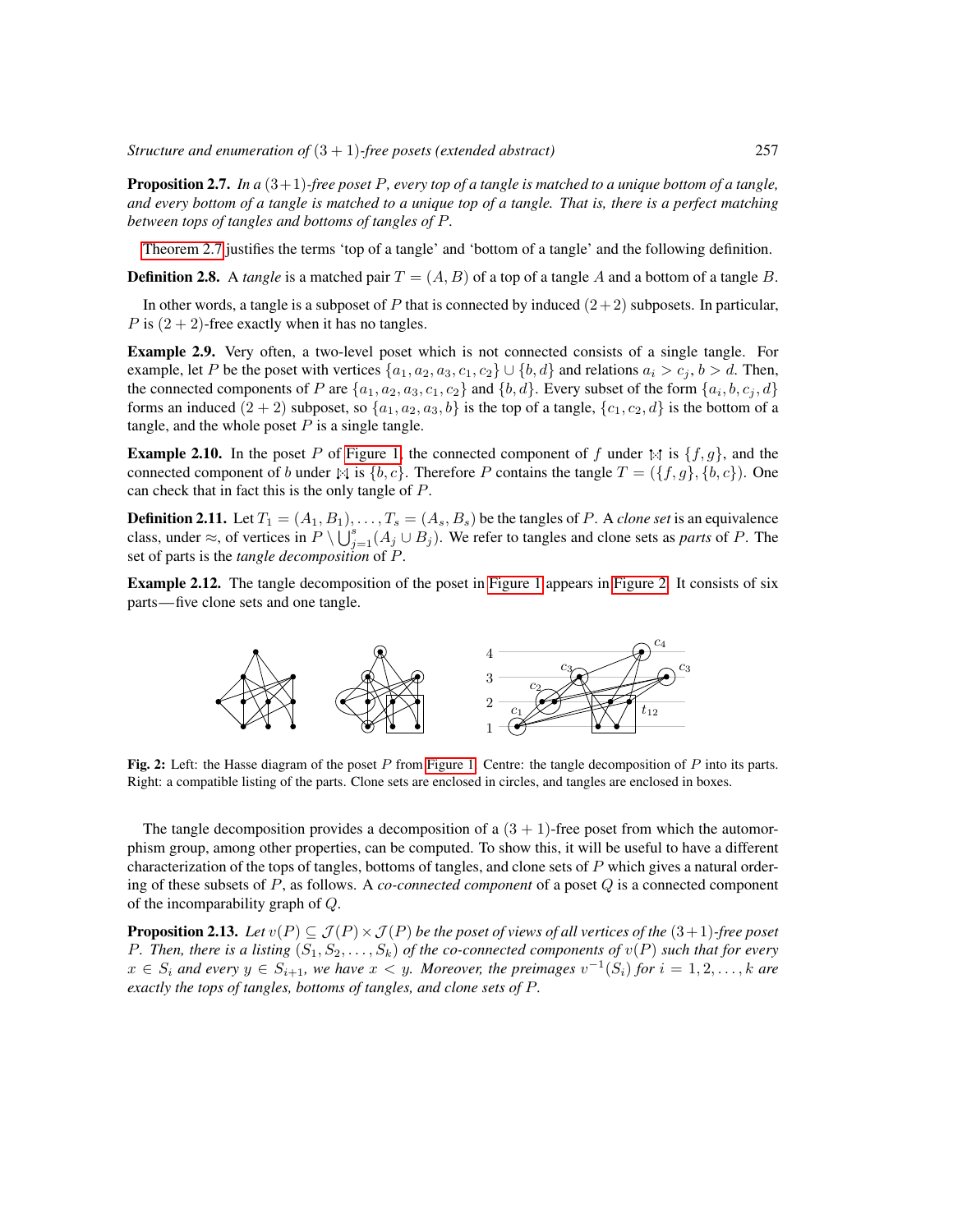Let  $Aut(P)$  be the automorphism group of the poset P. Any part  $X_i$  of P gives an induced subposet of P, and we write  $\text{Aut}(X_i)$  for its automorphism group as a poset. In particular, if  $X_i$  is a clone set with k vertices, then  $Aut(X_i)$  is the symmetric group on these k vertices; if  $X_i$  is a tangle, then it can be seen as a bicoloured graph (with colour classes 'top' and 'bottom'), and  $Aut(X_i)$  is the group of colour-preserving automorphisms of this graph.

**Theorem 2.14.** Let P be a  $(3 + 1)$ -free poset, decomposed into its clone sets  $C_1, C_2, \ldots, C_r$  and its *tangles*  $T_1, T_2, \ldots, T_s$ *. Then, the automorphism group of*  $P$  *is* 

$$
Aut(P) = \prod_{i=1}^{r} Aut(C_i) \times \prod_{j=1}^{s} Aut(T_j).
$$

Note that the tangle decomposition of a  $(3+1)$ -free poset P into its parts generalizes the decomposition considered by Reed and Skandera [\[10\]](#page-11-5) of a  $(3 + 1)$ -and- $(2 + 2)$ -free poset given by the *altitude*  $\alpha(a)$  =  $|D_a| - |U_a|$  of the vertices  $a \in P$ , since the altitude  $\alpha(a)$  is a function of the view  $v(a)$ . Of course, even in a  $(3+1)$ -free poset P with an induced  $(2+2)$  subposet, the altitude is well-defined, and it gives a finer decomposition of P than the tangle decomposition. However, the altitude decomposition is too fine, as the example in [Figure 3](#page-5-1) shows. Namely, there is an automorphism  $\tau$  which swaps the two vertices with altitude  $-1$ , the two vertices with altitude  $-2$ , and two of the three vertices with altitude 2, as illustrated. But there is no automorphism which acts nontrivially on a single block of the altitude decomposition.

<span id="page-5-1"></span>In contrast, for the tangle decomposition, every automorphism of the poset can be factored as a product of automorphisms which only act nontrivially on a single part.



Fig. 3: A poset P consisting of a single tangle. The vertices are labelled by their altitude  $\alpha$ , and the arrows describe an automorphism  $\tau$  of P.

#### <span id="page-5-0"></span>3 Skeleta

Any finite poset  $P$  can be decomposed into *levels* as follows: take  $L_1$  to be the set of minimal vertices of P,  $L_2$  to be the set of subminimal vertices (that is, the set of minimal vertices of  $P \setminus L_1$ ), and so on up to the set  $L_h$  of sub<sup>(h-1)</sup>minimal vertices of P, where h is the *height* of P. We say that the *level* of a vertex  $a \in P$  is  $\ell(a)$ , where  $a \in L_{\ell(a)}$ .

If P is  $(3 + 1)$ -free, then the only interesting part of the poset structure occurs between adjacent levels, as the following proposition shows.

<span id="page-5-2"></span>**Proposition 3.1** (Lewis and Zhang [\[7\]](#page-11-8)). Let P be a  $(3 + 1)$ -free poset and  $a, b \in P$  be two vertices with  $\ell(a) \leq \ell(b) - 2$ . Then, we have  $a < b$ .

Note that the covering relations of P may include relations  $a < b$  for which  $\ell(a) = \ell(b) - 2$ . This occurs in [Figure 1,](#page-3-0) for example, where  $b < h, c < h, f < j$ , and  $g < j$  are covering relations.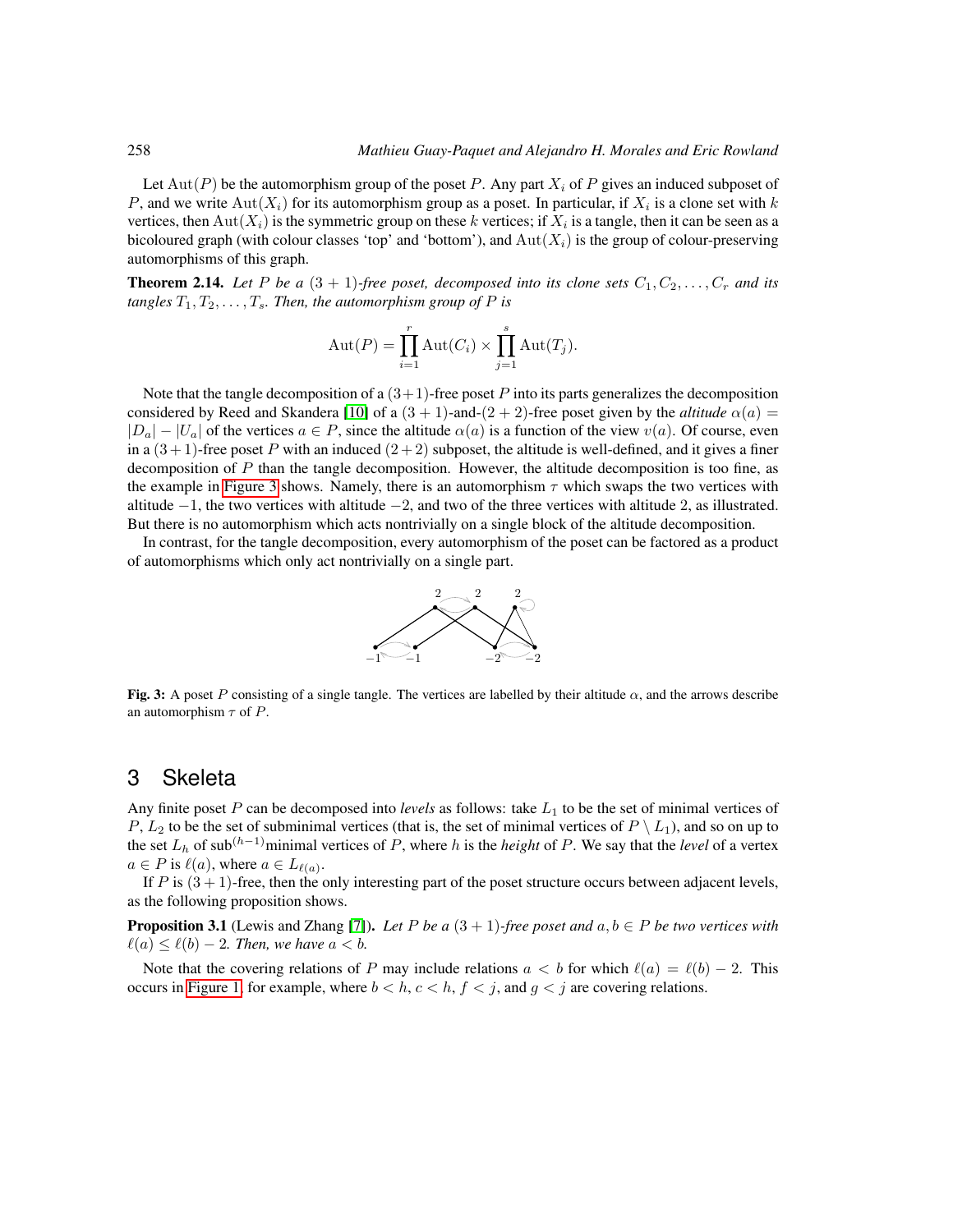The following proposition gives a partial converse of [Theorem 3.1.](#page-5-2)

**Proposition 3.2** (Reed and Skandera [\[10\]](#page-11-5)). Let P be a poset such that for any two vertices  $a, b \in P$  with  $\ell(a) \leq \ell(b) - 2$ *, we have*  $a < b$ *. Then, P is*  $(3 + 1)$ *-free if and only if for any two vertices*  $c, d \in P$  *with*  $\ell(c) = \ell(d)$ *, we have*  $U_c \subseteq U_d$  *or*  $D_c \subseteq D_d$  *(and symmetrically,*  $U_c \supseteq U_d$  *or*  $D_c \supseteq D_d$ *).* 

Note that the vertices of a clone set  $C_i$  all have the same downset, so they are on the same level. Also, any copy of the  $(2+2)$  poset must be contained in two adjacent levels, so any tangle  $T_i$  must be contained in two adjacent levels. Thus, we can speak of the level of a clone set or the (adjacent) levels of a tangle.

By construction, the poset structure between two parts of P is fairly restricted. If  $C_i$  and  $C_j$  are distinct clone sets, then  $C_i$  is either completely above, completely below, or completely incomparable with  $C_j$ (meaning that every vertex of  $C_i$  has the same relationship with every vertex of  $C_j$ ). If  $C_i$  is a clone set and  $T_j$  is a tangle, then  $C_i$  can be

- completely above  $T_i$ ;
- completely above the bottom of  $T_j$  and incomparable with the top;
- completely below the top of  $T_j$  and incomparable with the bottom;
- completely below  $T_j$ ; or
- completely incomparable with  $T_j$ .

Similarly, there are only six possible ways for two tangles  $T_i$  and  $T_j$  to relate to each other. The following theorem shows how all of these relationships between different parts of  $P$  can be put together.

<span id="page-6-0"></span>**Theorem 3.3.** Let P be a  $(3 + 1)$ -free poset, decomposed into clone sets  $C_1, \ldots, C_r$  and tangles  $T_1, \ldots,$  $T_s$ . Then, there exists a listing  $(X_1, \ldots, X_{r+s})$  of the clone sets and the tangles of P such that, for any *two vertices*  $a \in X_i$  *and*  $b \in X_j$  *with*  $i \neq j$ *, we have*  $a < b$  *exactly when* 

$$
(i) \ell(a) \leq \ell(b) - 2; or
$$

*(ii)*  $\ell(a) = \ell(b) - 1$  *and*  $i < j$ .

Definition 3.4. A listing which satisfies the conditions of [Theorem 3.3](#page-6-0) is called a *compatible* listing.

**Example 3.5.** A compatible listing for the poset in [Figure 1](#page-3-0) is  $({a}, {d}, e, {h}, ({f, g}, {b, c}), {j},$  $\{i\}$ , as shown in [Figure 2.](#page-4-0)

*idea for [Theorem 3.3.](#page-6-0)* For each level, we can get a partial listing of the parts which intersect  $L_i$  according to their positions on the view poset  $v(P)$ . Then, the listing for  $L_i$  and  $L_{i+1}$  can be interleaved in a unique way to respect condition (ii), so it follows that all of them can be reconciled into a single compatible listing.  $\Box$ 

Note that the listing  $(X_1, X_2, \ldots, X_{r+s})$  from [Theorem 3.3](#page-6-0) is not unique in general. In particular, if  $(\ldots, X_i, X_{i+1}, \ldots)$  is a compatible listing, then the listing  $(\ldots, X_{i+1}, X_i, \ldots)$  obtained by swapping the parts  $X_i$  and  $X_{i+1}$  is compatible exactly when  $X_i$  and  $X_{i+1}$  contain no vertices on the same or on adjacent levels of P. We call such a swap *valid*.

**Example 3.6.** In [Figure 2](#page-4-0) we can swap the clone set  $\{j\}$  on level 4 with the tangle  $(\{f, g\}, \{b, c\})$  on levels 1 and 2 to obtain another compatible listing for the poset.

Therefore the natural setting for compatible listings is that of free partially commuting monoids [\[3\]](#page-11-13), also known as trace monoids [\[4\]](#page-11-14).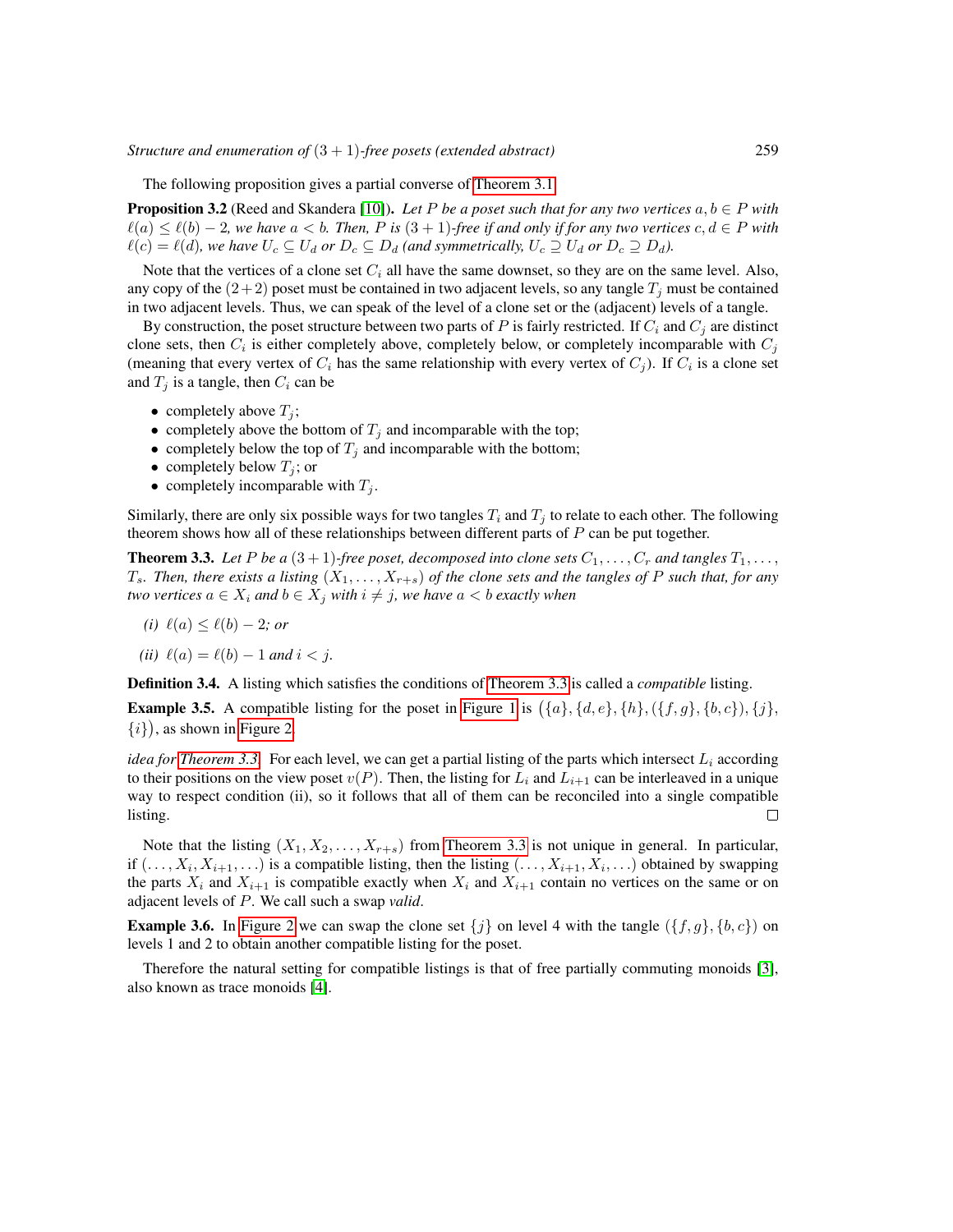**Definition 3.7.** Let  $\Sigma$  be the countable alphabet

$$
\Sigma = \{c_1, c_2, \ldots, c_i, \ldots\} \cup \{t_{12}, t_{23}, \ldots, t_{i i+1}, \ldots\},\
$$

let  $\Sigma^*$  be the free monoid generated by  $\Sigma$ , and let M be the free partially commuting monoid with commutation relations

$$
c_i c_j = c_j c_i, \qquad \text{if } |i - j| \ge 2,
$$
  
\n
$$
c_i t_{j j+1} = t_{j j+1} c_i, \qquad \text{if } i \le j - 2 \text{ or } i \ge j + 3,
$$
  
\n
$$
t_{i i+1} t_{j j+1} = t_{j j+1} t_{i i+1}, \qquad \text{if } |i - j| \ge 3.
$$

**Definition 3.8.** If P is a  $(3 + 1)$ -free poset, then for each compatible listing  $(X_1, X_2, \ldots, X_{r+s})$  of its clone sets and tangles, we can obtain a word in  $\Sigma^*$  by replacing each clone set at level i by the letter  $c_i$  and each tangle straddling levels  $\{i, i+1\}$  by the letter  $t_{i,i+1}$ . It can be seen that any two compatible listings for P are related by a sequence of valid swaps, so the set of these words is an equivalence class under the commutation relations for M (see,  $e.g.,$  [\[4,](#page-11-14) Chapter 1]), and the corresponding element of M is called the *skeleton* of P.

<span id="page-7-3"></span>**Example 3.9.** The two representatives in  $\Sigma^*$  for the skeleton of the poset in [Figure 2](#page-4-0) are  $c_1c_2c_3t_{12}c_4c_3$ and  $c_1c_2c_3c_4t_{12}c_3$ .

The point of a skeleton is that it exactly captures the relationships between different parts of P. More precisely, two posets with the same skeleton and isomorphic parts are themselves isomorphic; conversely, given a skeleton, any set of parts (with the right number of clone sets and tangles) can be plugged into the skeleton. Together, [Theorem 3.10,](#page-7-0) [Theorem 3.11,](#page-7-1) and [Theorem 3.12](#page-7-2) below show this and give a characterization of the elements of M which are skeleta.

<span id="page-7-0"></span>Corollary 3.10. *Let* P *be a* (3 + 1)*-free poset. Then,* P *is uniquely determined (up to isomorphism) by its skeleton together with, for each letter*  $c_i$  *or*  $t_{i,i+1}$  *of the skeleton, the cardinality of the corresponding clone set or the isomorphism class of the corresponding tangle.*

<span id="page-7-1"></span>Theorem 3.11. *Let* m *be an element of the monoid* M*. Then,* m *is the skeleton of some* (3 + 1)*-free poset if and only if*

*(i) every representative*  $w \in \Sigma^*$  *for*  $m$  *starts with the letter*  $c_1$  *or*  $t_{12}$ *; and* 

*(ii) no representative*  $w \in \Sigma^*$  *for*  $m$  *contains a factor of the form*  $c_i c_i$ ,  $i \geq 1$ *.* 

Note that condition (i) of [Theorem 3.11](#page-7-1) corresponds to the requirement that every vertex of  $P$  on level  $L_{i+1}$  be greater than some vertex on the previous level  $L_i$ , while condition (ii) forbids pairs of clone sets that could be merged into a single clone set.

<span id="page-7-2"></span>**Theorem 3.12.** Let m be an element of the monoid M. Then, there exists a representative  $w_0 \in \Sigma^*$  for m *for which every pair of consecutive letters is either*

$$
c_i c_j \tfor i \geq j-1; or\nc_i t_{j j+1} \tfor i \geq j-1; or\nt_{i i+1} c_j \tfor i \geq j-2; or\nt_{i i+1} t_{j j+1} \tfor i \geq j-2.
$$

*Furthermore,*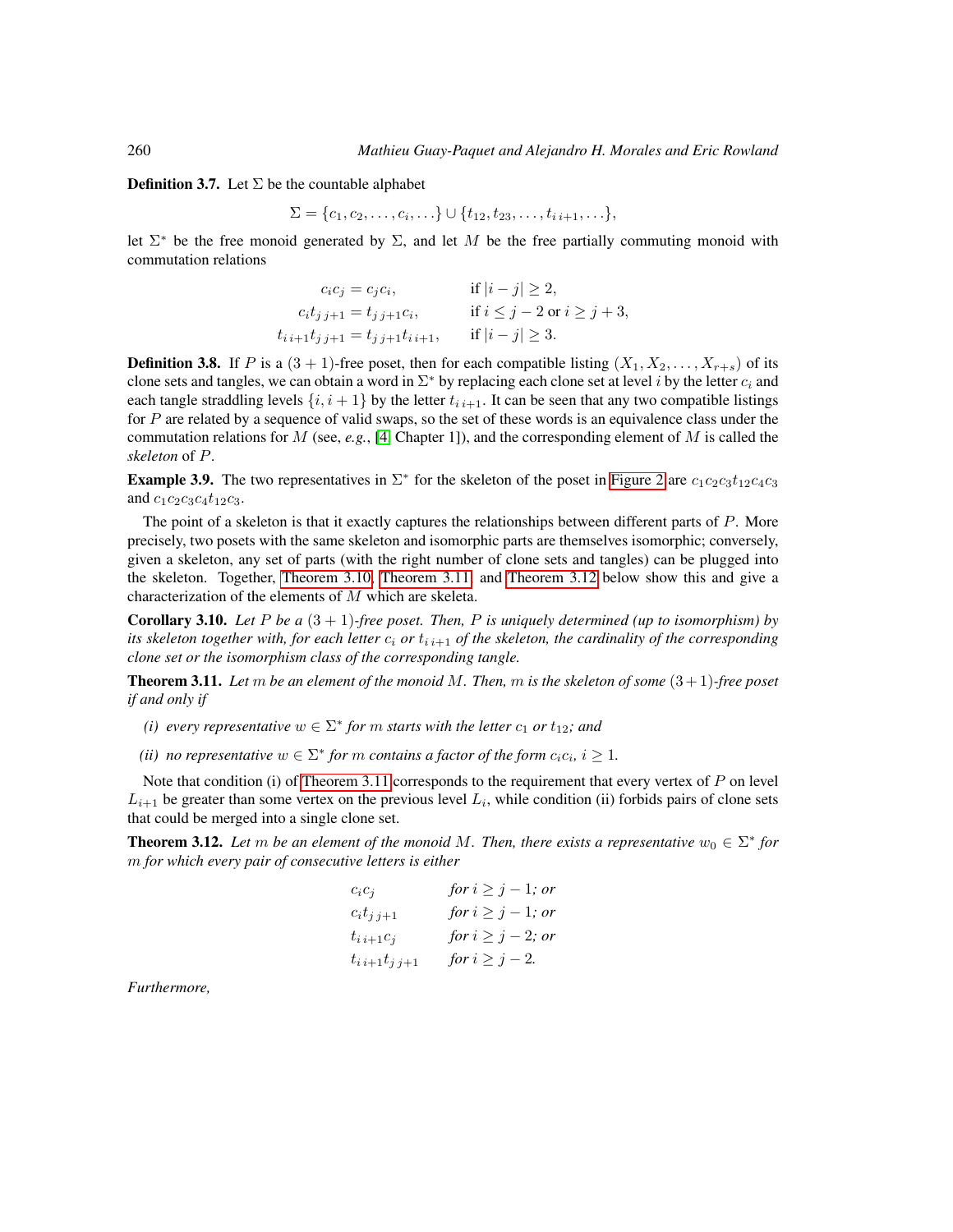- *(i)* this representative  $w_0$  is unique and is the lexicographically maximal representative for m with *respect to the total order*  $\{c_1 < t_{12} < c_2 < t_{23} < \cdots \}$  *on*  $\Sigma$ *;*
- *(ii) if*  $w_0$  *starts with*  $c_1$  *or*  $t_{12}$ *, then every representative*  $w \in \Sigma^*$  *for*  $m$  *starts with*  $c_1$  *or*  $t_{12}$ *; and*
- (*iii*) if  $w_0$  does not contain a factor of the form  $c_ic_i$ ,  $i \geq 1$ , then no representative  $w \in \Sigma^*$  for  $m$  contains *a factor of this form.*

**Example 3.13.** Of the two representatives given in [Theorem 3.9,](#page-7-3)  $c_1c_2c_3c_4t_{12}c_3$  is lexicographically maximal.

Using this characterization of skeleta, we can enumerate them, and this will allow us to obtain generating functions for  $(3 + 1)$ -free posets.

<span id="page-8-1"></span>Theorem 3.14. *There is a bijection between skeleta of* (3 + 1)*-free posets and certain decorated Dyck paths. (See [Figure 4](#page-8-0) for an example.)*

*Proof.* Given the lexicographically maximal representative  $w_0$  for a skeleton, we can obtain a decorated Dyck path that starts at  $(0, 0)$ , ends at  $(2n, 0)$  for some  $n \ge 0$ , and never goes below the x-axis as follows: replace each letter  $c_i$  by a  $(1, 1)$  step ending at height i, each letter  $t_{i,i+1}$  by a  $(2, 2)$  step ending at height  $i + 1$ , and add  $(1, -1)$  down steps as necessary. We call the result *decorated* since a  $(2, 2)$  step can be seen as a pair of consecutive decorated (1, 1) steps. Since  $w_0$  not contain  $c_i c_i$  as a factor, the decorated Dyck path obtained from  $w_0$  contains no sequence  $(1, 1), (1, -1), (1, 1)$  of consecutive undecorated steps

<span id="page-8-0"></span>Consider the 26-vertex  $(3 + 1)$ -free poset P with 10 parts shown in the compatible listing below. Only some of the comparability and incomparability relations between parts are drawn, but the others can be determined from [Theorem 3.3.](#page-6-0)

$$
\begin{array}{c|c}\n\hline\n3 & 0 \\
\hline\n2 & 0 \\
\hline\n1 & 0\n\end{array}
$$

The word  $w_0 = c_1c_2c_3c_1t_{12}t_{12}c_3t_{23}c_3c_1$ , shown below in a suggestive manner, is the lexicographically maximal representative for the skeleton of P.



The decorated Dyck path associated with  $w_0$  is the following.



Fig. 4: An example of the bijection given in [Theorem 3.14.](#page-8-1)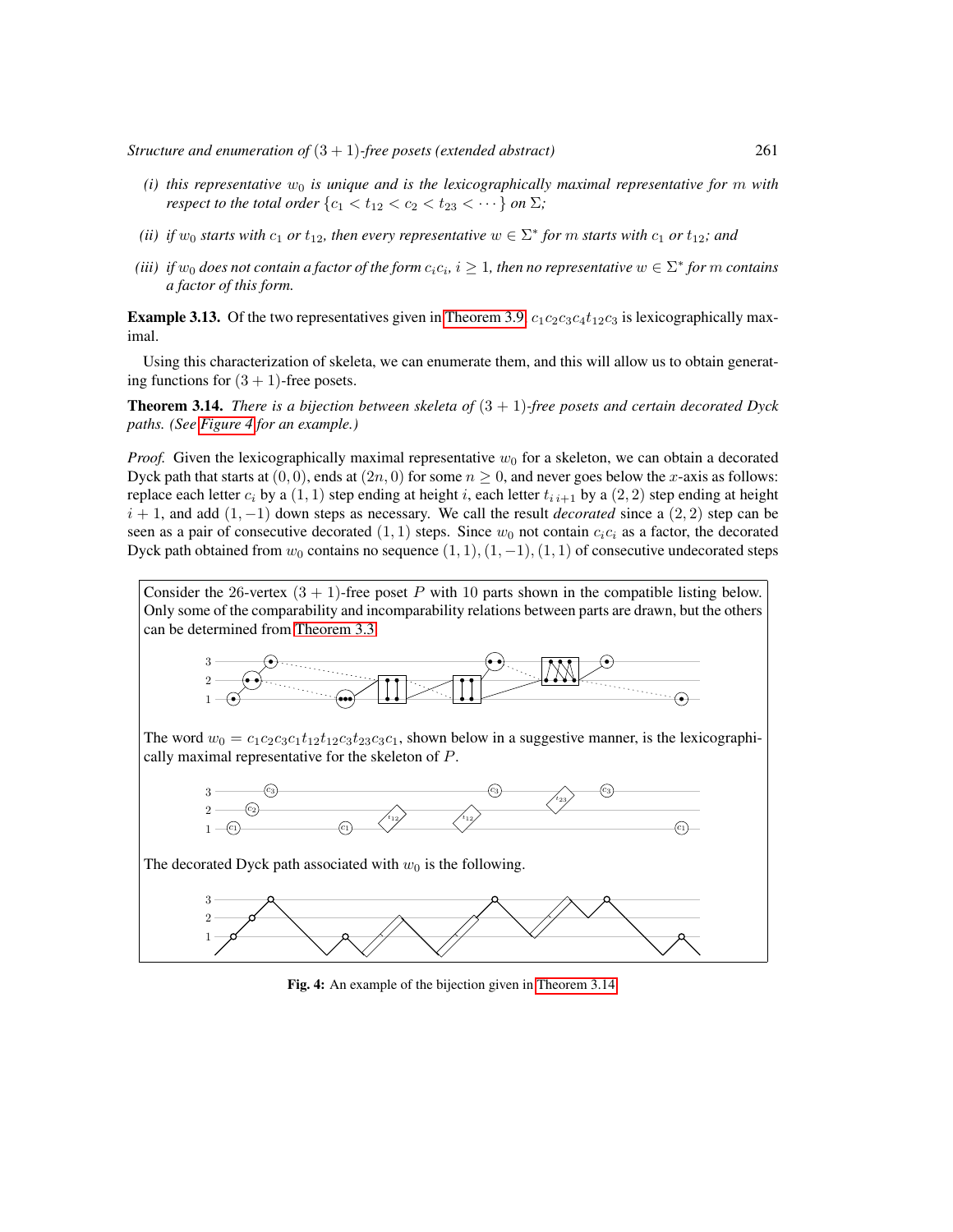(up-down-up). Conversely, every decorated Dyck path avoiding this sequence can be obtained from a skeleton.  $\Box$ 

<span id="page-9-4"></span>**Theorem 3.15.** Let  $S(c, t) \in \mathbb{Q}[[c, t]]$  be the ordinary generating function for skeleta with respect to the *number of clone sets and the number of tangles, that is, the formal power series*

$$
S(c,t) = \sum_{r,s \geq 0} (\# of distinct \, skeletal \, with \, r \, clone \, sets \, and \, s \, tangles) \, c^r t^s.
$$

*Then,* S(c, t) *is uniquely determined by the equation*

$$
S(c,t) = 1 + \frac{c}{1+c}S(c,t)^{2} + tS(c,t)^{3}.
$$
\n(4)

<span id="page-9-3"></span> $\Box$ 

<span id="page-9-1"></span>*idea.* See [Figure 5.](#page-9-1)



Fig. 5: Equations relating the sets counted by  $S(c, t)$ ,  $S_1(c, t)$ , and  $S_2(c, t)$ , where  $S_1(c, t)$  and  $S_2(c, t)$  are the generating functions for decorated Dyck paths beginning with  $(1, 1)$  and  $(2, 2)$ , respectively.

# <span id="page-9-0"></span>4 Enumeration

In this section, we carry out the enumeration of unlabelled and labelled  $(3 + 1)$ -free posets by reducing it to the enumeration of unlabelled and labelled bicoloured graphs. Our approach is to consider such a bicoloured graph as a  $(3 + 1)$ -free poset in the natural way (with colour classes 'top' and 'bottom') and to apply the machinery of [Section 3,](#page-5-0) as shown in the following lemma.

<span id="page-9-2"></span>Lemma 4.1. *The ordinary generating function for skeleta of bicoloured graphs is given by*

$$
\sum_{r_1, r_2, s \ge 0} \begin{pmatrix} # \text{ of } skeletal \text{ of } biological \text{ graphs with } r_1 \\ clone \text{ sets on level } 1, r_2 \text{ clone sets on level} \end{pmatrix} c_1^{r_1} c_2^{r_2} t_{12}^s
$$
\n
$$
= \left(1 - \frac{c_1}{1 + c_1} - \frac{c_2}{1 + c_2} - t_{12}\right)^{-1}.\tag{5}
$$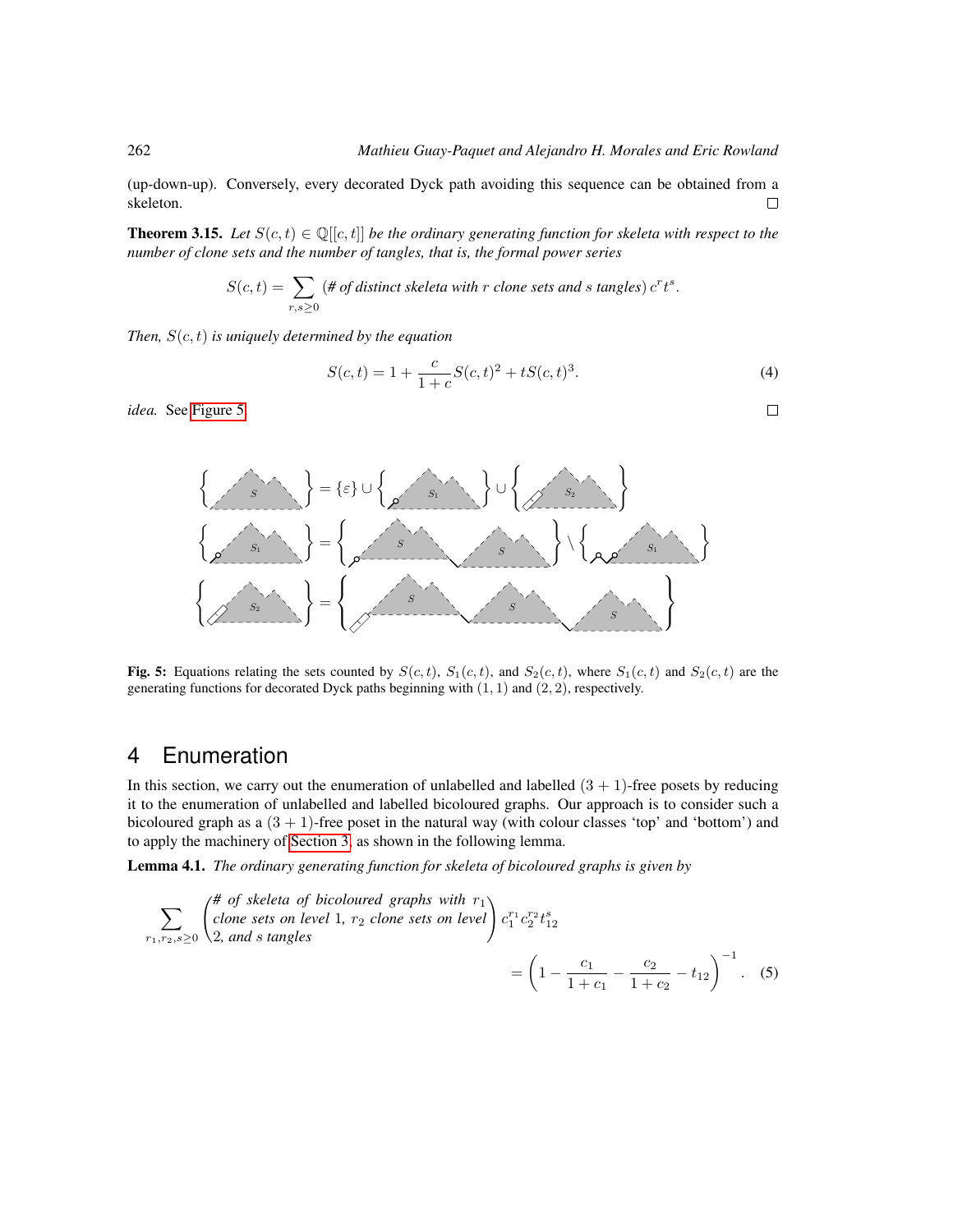Now that we have an explicit expression for the generating function of skeleta of bicoloured graphs, we can perform appropriate substitutions to get equations relating the generating functions for tangles and for bicoloured graphs.

**Theorem 4.2.** Let  $B_{\text{unl}}(x, y) \in \mathbb{Q}[[x, y]]$  be the ordinary generating function for unlabelled bicoloured *graphs, up to isomorphism. Then, the ordinary generating function for unlabelled tangles is*

$$
T_{\text{unl}}(x, y) = 1 - x - y - B_{\text{unl}}(x, y)^{-1}.
$$

*Proof.* This follows from [Theorem 4.1](#page-9-2) by plugging in the values  $c_1 = x/(1-x)$  and  $c_2 = y/(1-y)$  for the clone sets of unlabelled vertices and  $t = T_{rel}(x, y)$  for the tangles in (5) the clone sets of unlabelled vertices and  $t = T_{unl}(x, y)$  for the tangles in [\(5\)](#page-9-3).

**Theorem 4.3.** *Let*  $B_{\text{lb}}(x, y) \in \mathbb{Q}[[x, y]]$  *be the exponential generating function for labelled bicoloured graphs, that is, the formal power series*

$$
B_{\text{Ibl}}(x,y) = \sum_{i,j \geq 0} 2^{ij} \frac{x^i y^j}{i!j!}.
$$

*Then, the exponential generating function for labelled tangles is*

$$
T_{\text{lbl}}(x,y) = e^{-x} + e^{-y} - 1 - B_{\text{lbl}}(x,y)^{-1}.
$$

*Proof.* This follows from [Theorem 4.1](#page-9-2) by plugging in the values  $c_1 = e^x - 1$  and  $c_2 = e^y - 1$  for the clone sets of labelled vertices and  $t = T_{\text{lb}}(x, y)$  for the tangles in [\(5\)](#page-9-3).

With these expressions for the generating functions  $T_{unl}(x, y)$  and  $T_{bl}(x, y)$  in hand, the following corollaries of [Theorem 3.15](#page-9-4) yield the equations [\(2\)](#page-1-1) and [\(3\)](#page-1-2) from the introduction.

Corollary 4.4. *Let* S(c, t) *be the generating function of [Theorem 3.15](#page-9-4) for skeleta. Then, the ordinary generating function for unlabelled* (3 + 1)*-free posets is*

$$
\sum_{n\geq 0} p_{\text{unl}}(n) x^n = S\big(x/(1-x), T_{\text{unl}}(x,x)\big).
$$

Corollary 4.5. *Let* S(c, t) *be the generating function of [Theorem 3.15](#page-9-4) for skeleta. Then, the exponential generating function for labelled* (3 + 1)*-free posets is*

$$
\sum_{n\geq 0} p_{\text{lbl}}(n) \frac{x^n}{n!} = S(e^x - 1, T_{\text{lbl}}(x, x)).
$$

**Remark 4.6.** François Bergeron has pointed out to us that the results of this section can be generalized to obtain the cycle index series (see [\[2\]](#page-11-15)) for the species of  $(3 + 1)$ -free posets.

## 5 Acknowledgements

This work grew out of a working session of the algebraic combinatorics group at LaCIM with active participation from Chris Berg, Franco Saliola, Luis Serrano, and the authors. It was facilitated by computer exploration using various types of mathematical software, including Sage [\[17\]](#page-11-16) and its algebraic combinatorics features developed by the Sage-Combinat community [\[8\]](#page-11-17). In addition, the authors would like to thank Joel Brewster Lewis for several conversations and suggesting looking at asymptotics and Mark Skandera and Yan X Zhang for helpful discussions.